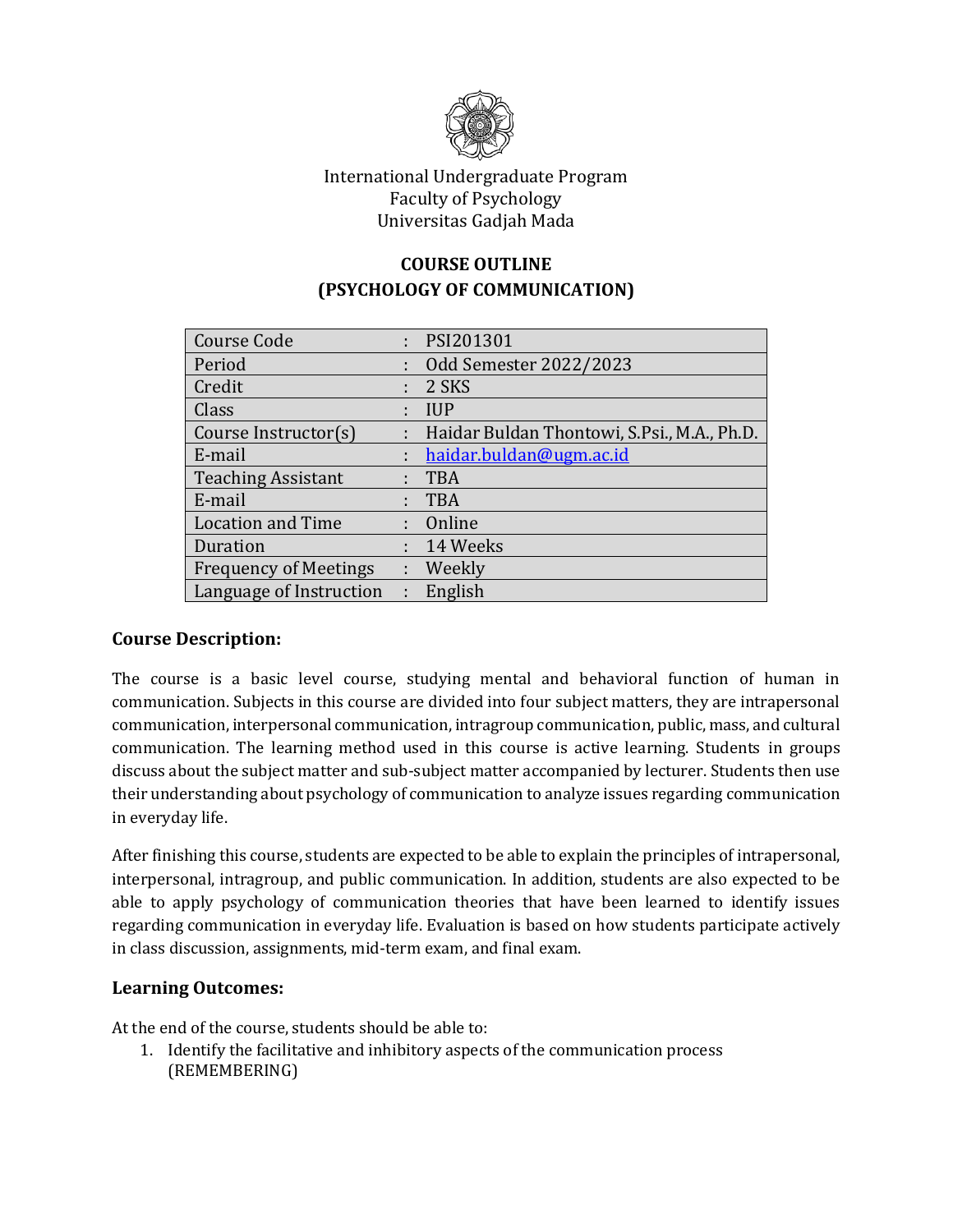- 2. Explain basic principles of the psychology of influence, effective communication and media effects (UNDERSTANDING)
- 3. Utilize their understanding of the components of communication to improve their skills in all types of communication (APPLYING).
- 4. Evaluate the effect of communication on various aspects through mini-research (EVALUATING).
- 5. Implement the theories in psychology of communication to create a particular social product (CREATING).

## **Required Readings:**

- 1. DeVito, Joseph A. (1995). The Interpersonal Communication. New York : Harper Collins College Publishers.
- 2. Wood, J.T. (2013). Komunikasi: Teori dan Praktik. Edisi 6. Jakarta : Salemba Humanika.

## **Course Assessment:**

The final grade of the module will be compiled proportionally from the components below:

1. Final Exam : 25% 2. Mid-term Exam : 25% 3. Practicum 1 : 30% 4. Practicum 2 : 20%

Please read further explanation of each assessment components:

| <b>Course Assessment</b> | <b>Description</b>                                                                            | <b>Submission Deadline</b> |
|--------------------------|-----------------------------------------------------------------------------------------------|----------------------------|
| Mid-Term Exam            | Paper & Pencil Test (Closed-Book)                                                             | TBA                        |
| Group Project            | Presentation of Plan on Persuasive<br><b>Communication</b> (National<br>Identity/Nationalism) | TBA                        |
| Final Exam               | Paper & Pencil Test (Closed-Book)                                                             | TBA                        |

\* An assessment sheet will be given to you detailing the assignment guideline and marking criteria for each assessment.

# **Attendance Policy:**

Attending to lecture demonstrate students learning commitments. As compliance to the Faculty Academic Regulation, students should attend to 75% of the total lectures, otherwise permission to attend final examination will be denied, leading to unsatisfactory grade obtained for this module.

# **Academic Integrity:**

Academic integrity is an ethical policy of academia in which students joining this course is not exempted from. Among the ethical behaviors highlighted in this course, but not limited to, are: (i)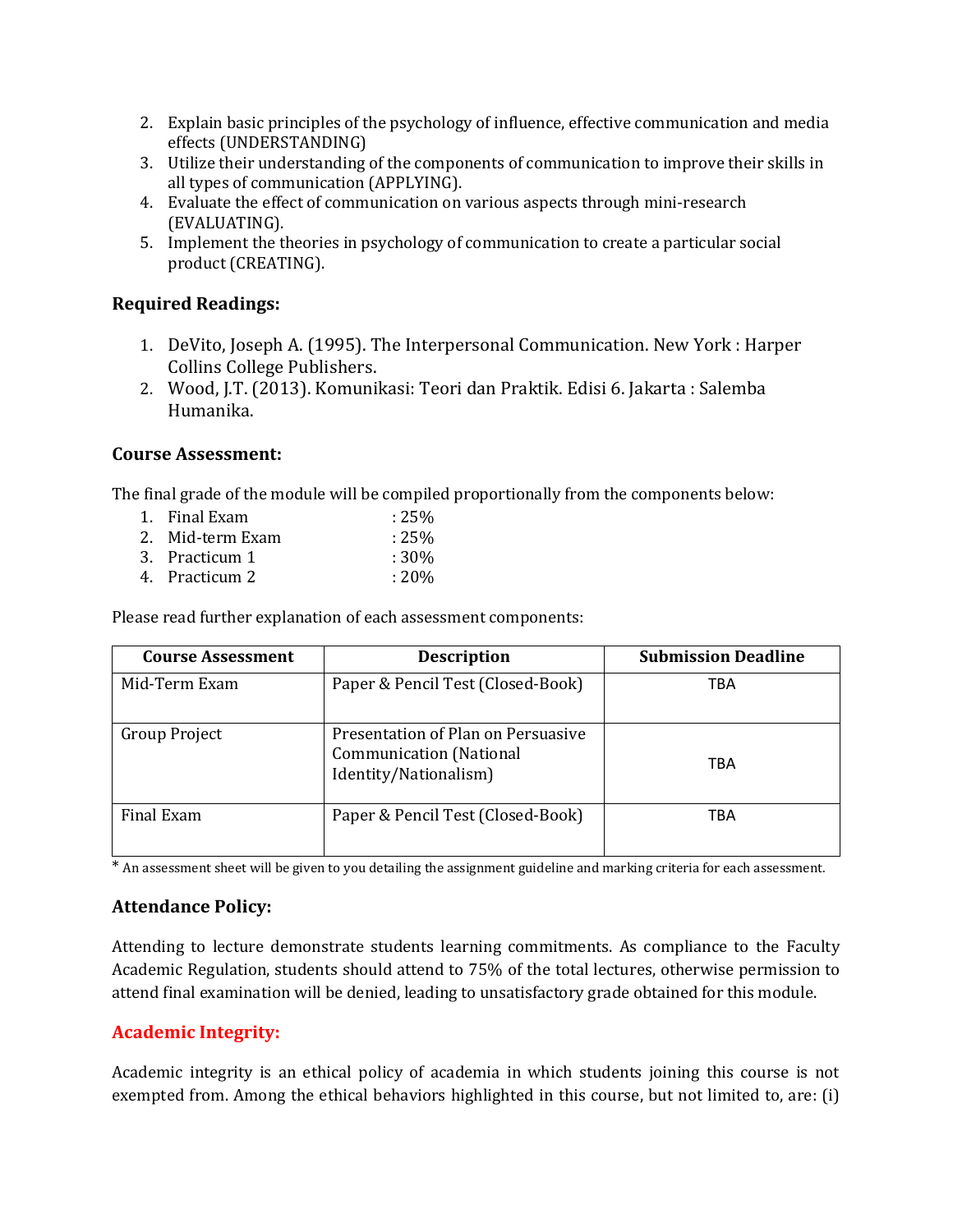learning commitment, reflected as the students meet the attendance requirements, and (ii) honest behavior, demonstrated as the students' adherence to the non-plagiarism conduct. A breach of academic integrity can result in **FAILURE.**

## **Plagiarism Policy:**

Students should be fully aware that plagiarism is an unethical behavior which breaches academic integrity and therefore may cause serious sanctions, from an unsatisfactory grade to failure of the entire course. Overall, plagiarism is simply defined as presenting someone else's thoughts or work as your own. This action can vary from having inappropriate academic referencing to deliberate cheating.

Below is the types of plagiarism, students should be aware of:

- 1. **Copying**: using the identical or very similar words to the original text or idea without acknowledging the source. Although most of the time, this action is subject to absentmindedness, it can be perceived as a deliberate action to present someone else's work as our own.
- 2. **Inappropriate paraphrasing**: changing a few words and phrases while still retaining the original structure and content without giving credits to the original sources.
- 3. **Collusion**: denying the contribution of others and claiming the work as a person's individual work. Collusion also includes making your work available to another student for them to copy it, stealing or obtaining another person's work to copy it, taking full responsibility of another person's academic work either voluntarily or with financial gain.

For more information about plagiarism, visit:<http://www.plagiarism.org/>

| <b>Week</b>    | <b>Topics</b>                                       | <b>Learning Method</b>       |
|----------------|-----------------------------------------------------|------------------------------|
| 1              | Introduction to psychology of communication         | Lecture.                     |
|                |                                                     | Discussion.                  |
|                |                                                     |                              |
| $\overline{2}$ | Communication psychology: Intrapersonal 1           | Lecture.                     |
|                | a. Perception in communication                      | Discussion.<br>2.            |
|                | b. Internal processes in the processing of          |                              |
|                | information: Attribution                            |                              |
|                | Imagined interaction<br>$c_{\cdot}$                 |                              |
| 3              | Communication psychology: Intrapersonal 2           | Lecture.                     |
|                | Self-concept<br>a.                                  | Role-play<br>2.              |
|                | Johari windows: Self disclosure and<br>$h_{-}$      | (Active Listening Exercise). |
|                | requesting feedback                                 | Discussion.<br>$\mathcal{F}$ |
|                | Active listening<br>$c_{\cdot}$                     |                              |
|                |                                                     |                              |
| 4              | Practice of self-disclosure using the Johari Window | Video.                       |
|                |                                                     | Case-study.                  |

## **Course Time Table:**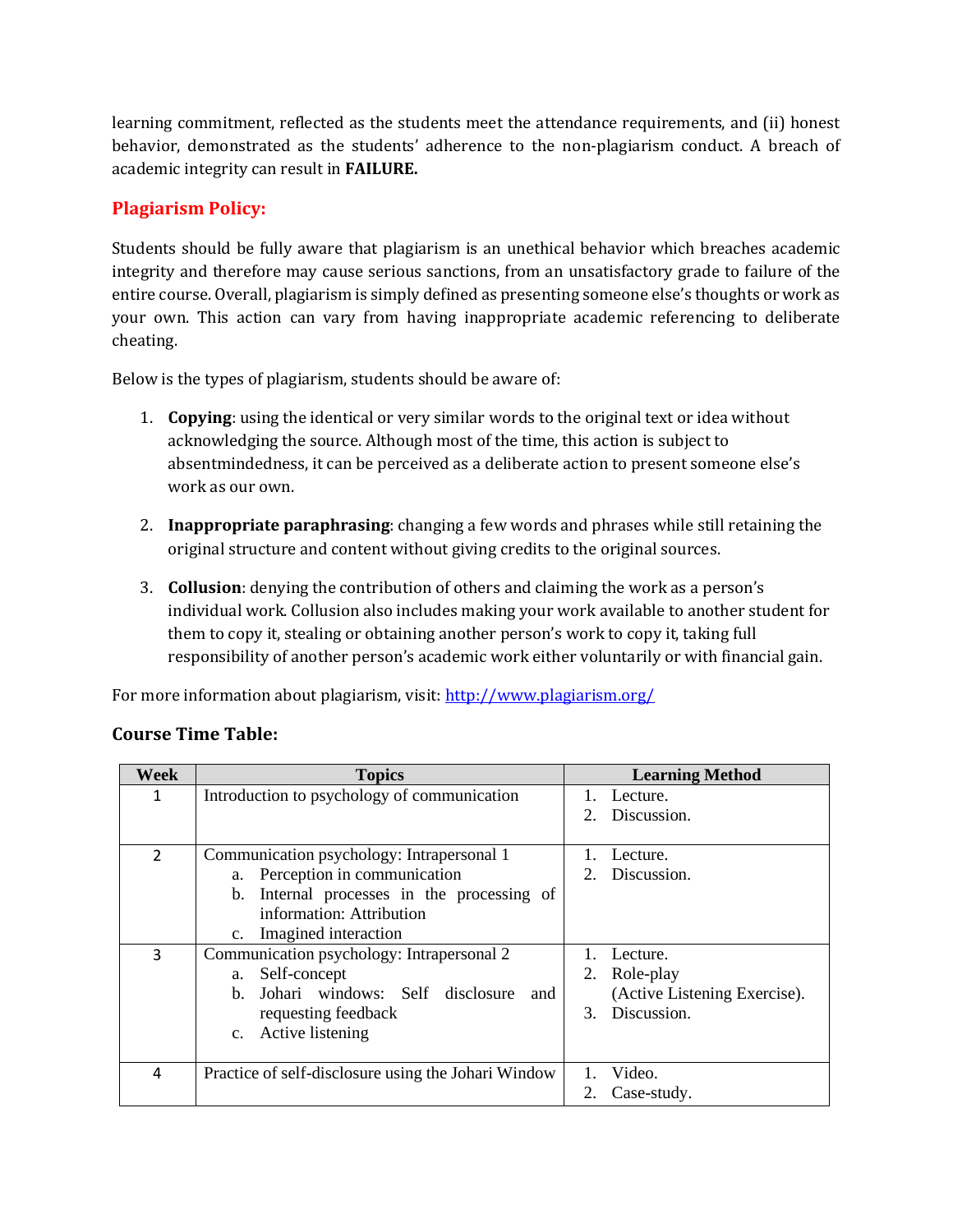|                              |                                                                                                                                                                                                                                                                                           | 3.<br>4.                   | Group presentation.<br>Discussion.             |  |  |
|------------------------------|-------------------------------------------------------------------------------------------------------------------------------------------------------------------------------------------------------------------------------------------------------------------------------------------|----------------------------|------------------------------------------------|--|--|
| 5                            | Interpersonal communication 1<br>Transactional communication<br>a.<br>Principles of interpersonal communication<br>b.<br>Verbal and nonverbal communication<br>$\mathbf{c}$ .<br>Active listening<br>d.                                                                                   |                            | Lecture.<br>Discussion.                        |  |  |
| 6                            | Interpersonal communication 2<br>Communication atmosphere<br>a.<br>Conflict in communication<br>b.<br>Communication style<br>$c_{\cdot}$<br>d. Social skills                                                                                                                              |                            | Lecture.<br>2. Discussion.                     |  |  |
| 7                            | Analysis of films (The Intern or The Devil Wears<br>Prada)                                                                                                                                                                                                                                | 1.<br>2.<br>3.             | Lecture.<br>Group presentation.<br>Discussion. |  |  |
| <b>Mid-Term Examination:</b> |                                                                                                                                                                                                                                                                                           |                            |                                                |  |  |
|                              | Closed-book, paper and pencil test                                                                                                                                                                                                                                                        |                            |                                                |  |  |
| 9                            | <b>Communication Psychology in Groups</b><br>Definition of groups and teams<br>a.<br>Pros and cons of group communication<br>$\mathbf{b}$ .                                                                                                                                               | 1.<br>2.<br>3.             | Lecture.<br>Video.<br>Discussion.              |  |  |
|                              | Group think theory<br>c.<br>d. Communication in organizational groups                                                                                                                                                                                                                     |                            |                                                |  |  |
| 10                           | Public and mass communication<br>Mass communication theories<br>a.<br>b. Characteristics<br>of<br>public<br>and<br>mass<br>communication<br>Differences between mass communication<br>$c_{\cdot}$<br>and interpersonal communication<br>Rhetoric<br>$d_{\cdot}$<br>e. Narrative paradigms | 1.<br>2.<br>3 <sub>1</sub> | Lecture.<br>Group presentation.<br>Discussion. |  |  |
| 11                           | Persuasive communication<br>a. Message learning approach<br>Elaboration likelihood model<br>$\mathbf{b}$ .<br>Heuristic systematic model<br>c.                                                                                                                                            | 1.                         | Lecture.<br>2. Discussion.                     |  |  |
| 12                           | Intercultural communication<br>Definition<br>a.<br>Principles of intercultural communication<br>$\mathbf{b}$ .<br>Obstacles in intercultural communication<br>$\mathbf{c}$ .                                                                                                              | 1.<br>2.<br>3.             | Group presentation.<br>Video.<br>Discussion.   |  |  |
| 13                           | Computer Mediated Communication (CMC) and<br>the Use of Media in Communication<br>Definition of CMC<br>a.<br>$\mathbf{b}$ .<br>Impersonal,<br>interpersonal<br>and<br>hyperpersonal communication in CMC                                                                                  | 1.<br>2.                   | Class activity.<br>Discussion.                 |  |  |
| 14                           | Presentation of infographic posters                                                                                                                                                                                                                                                       | 1.<br>2.                   | Group Presentation.<br>Discussion.             |  |  |
| <b>READING WEEK</b>          |                                                                                                                                                                                                                                                                                           |                            |                                                |  |  |